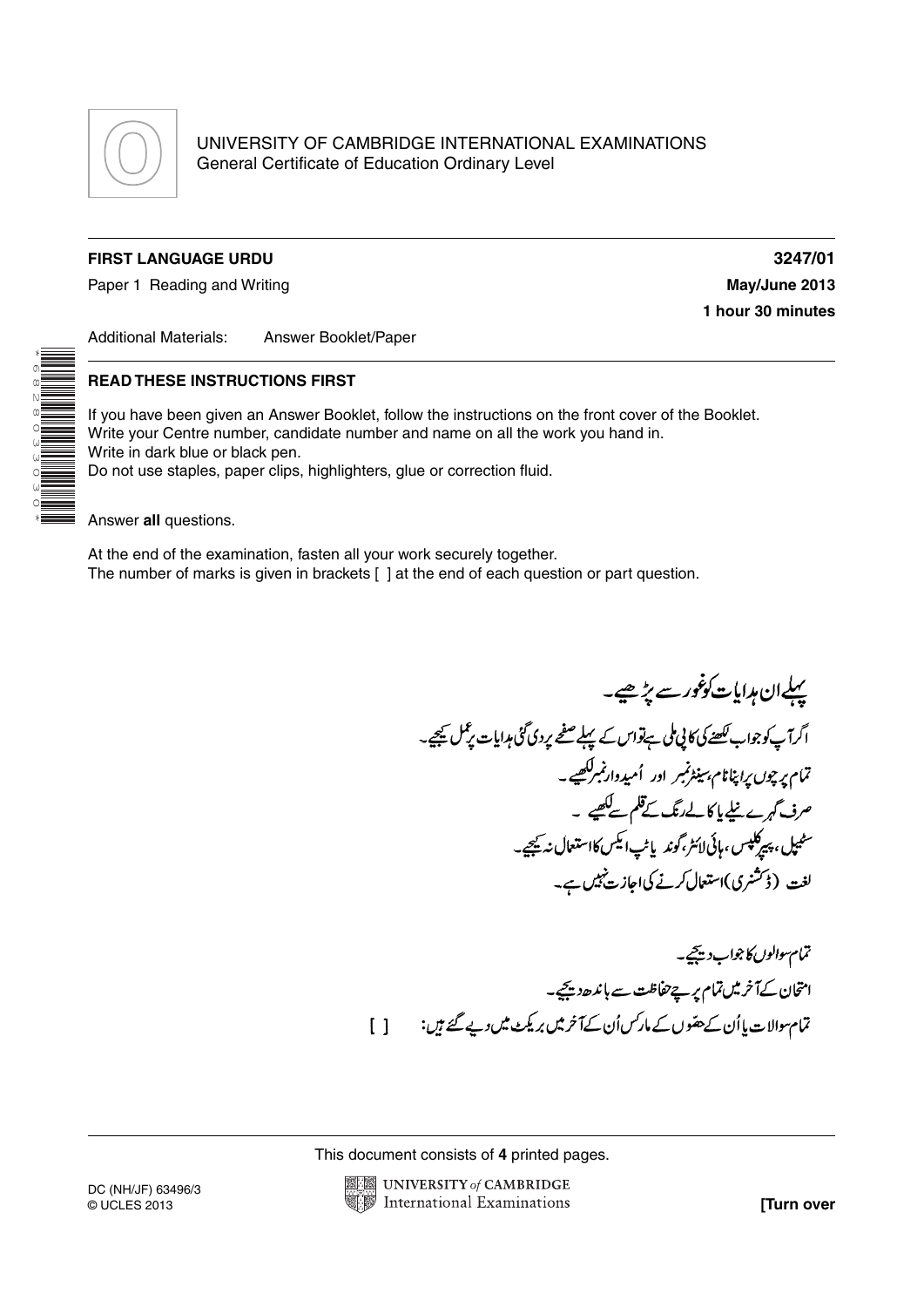2 1

دیمل سے زندگی بنتی ہے۔۔۔'' ''محنت کا پھِل میٹھاہوتا ہے'' ۔۔''محنت بھی رائیگاں نہیں جاتی'' پیسب کہادتیں تقریباً سب نے بھی نہ بھی ٔی پاپڑھی ہیں۔ پر حقیقت ہے کہ جن لوگوں نے محنت کی' انہوں نے ثابت کر دیا کہ گن کو ملنے والا انعام دمقام اسی محنت کانتیجہ ہے جاہےدہ ہالینڈ میں اُس چھوٹے سے بچّے کی کہانی ہوجوساری رات دیوار کے سوراخ میں انگلی دیے بیٹھار ہا کہ سمندر کا پانی اس میں سے داخل ہوکراس کے ملک کوڈ بونہ دے پا اُن سائنس دانوں کی محنت جوجا ند بر پہنچنے کی جدوجہد کرتے رہےاورایک دن ثابت کر دیا کہ ان کی خواہش ایک دیوانے کا خواب نہیں تھا بلکہ انتقک محنت اورتج بات سے اُنہوں نے چاند پرانسانی قدموں کو پہنچاہی دیا۔

**2**

5

10

15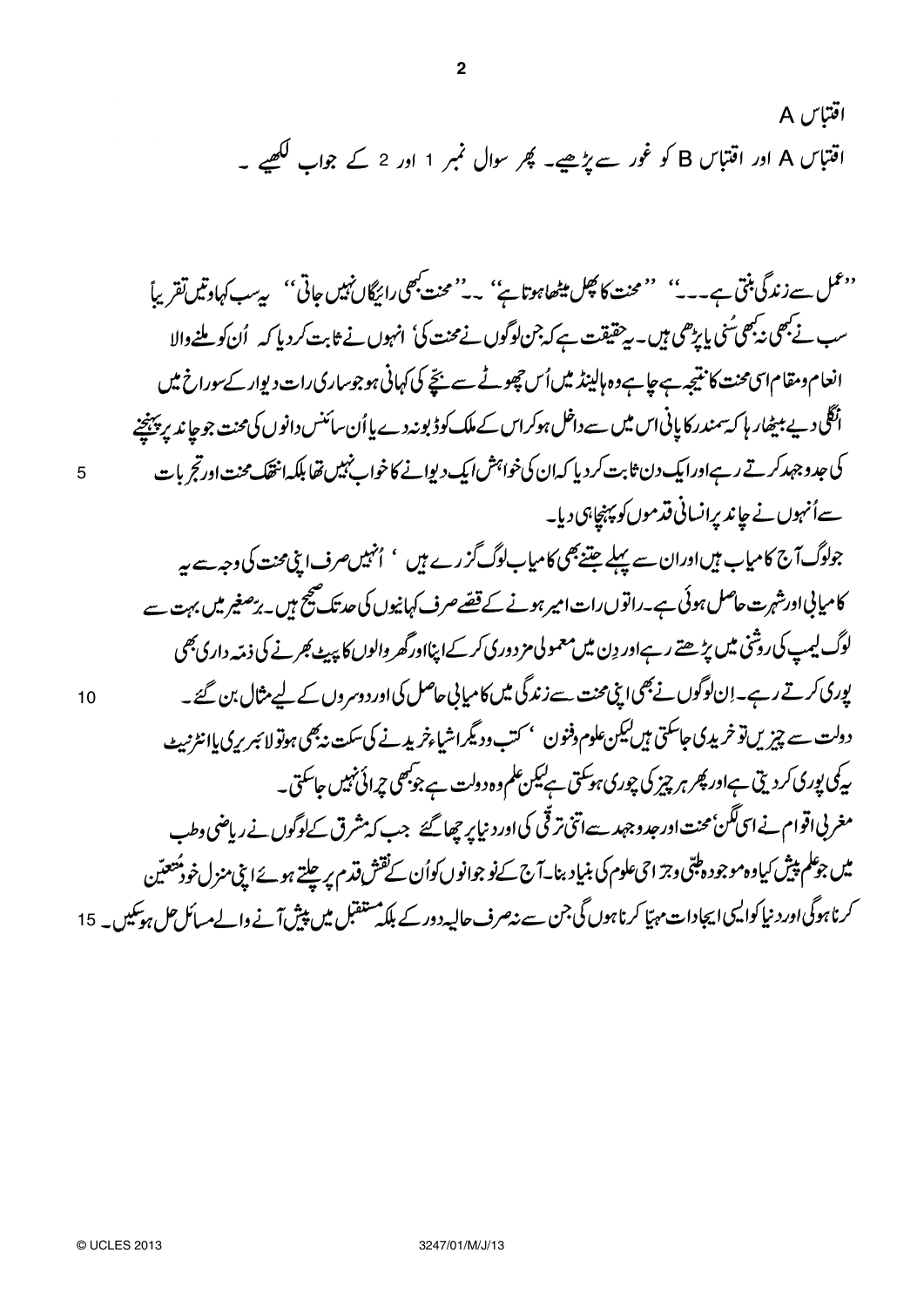اقتباس B 2 ك**رورق** 1927 اس کی شادی 1945 میں ہوئی۔اُن کے جاریبیٹےاوردو بیٹیاں ہوئیں۔ 1956 میں کینیامیں ساسی حالات خراب ہونے كى دجہ سے انہيں كينيا چھوڑ ناپڑااوروہ بذر بعہ بحرى جہازلندن پہنچے۔اُن كى جيب ميں صرف پانچ پونڈ تھے۔ ۔<br>لکشمی تنگر کام کی تلاش میں <u>نکل</u>قومقامی کوسل نے اُنہیں نالیاںصاف کرنے کے کام کی پیشکش کی بے نانیانے اُنہیں بیرکام کرنے سے منع کیا کیونکہ بیاُن کی حیثیت اورعزت کےخلاف تھا۔ کینیامیں ان کااپنامٹھائی اورنمکیات کا کاروبارتھالٹپذا شانتانے اپنے کراپے کے فلیٹ کے چھوٹے سے باور چی خانے میں ہندوستانی مٹھائیاںاورنمکو بنانے شروع کیے۔جلد ہی اُن کی بنائی ہوئی چیزیں اتنی پسند کی جانے لکیں کہ سارےخاندان کوکام میں ہاتھ بٹانا پڑا۔دونوں میاں بیوی چوٹیں میں سے اٹھارہ گھنٹے کام کرتے جس میں بیرب چیزیں بنانے اور بیچنے کا کام جاری رہتا۔ بچّے بھی سکول سے آ کراُن کا ہاتھ بٹاتے۔ پچاس کی د ہائی میں اُنہوں نے اپنے پیسے بچالیے کہ ایک چھوٹی سی دکان خرید تکیں۔ پھراُنہوں نےلندن کے دوسرےعلاقے میں ایک اور دکان خرید لی اورا ہے دونوں بڑے بیٹوں کو پرائیو بیٹ سکولوں میں داخل کر وادیا۔ اردگر در ہنے دالےلوگوں نے جب شوراور کھانوں کی مہک سے متعلق شکائت کی تو کونسل نے انہیں تین مہینے کی مہلت دی کہ اپنے بڑھتے ہوئے کاروبار کے لیےر ہائثی علاقے سےہٹ کرکوئی جگہ تلاش کریں لکشمی تنگر کولندن سے باہرابک بند کارخانے كى عمارت مِل گَيْ اور بيرخاندان لندن سے باہر تنقل ہوگيا۔

ایک دفعہ ضرورت سے زیادہ سنر یوں کا آرڈ ردینے کی بناپراُن کاتقر یباًدیوالیہ ہوگیا۔لیکن حالات پر قابو پانے کے لیےانہوں نے فیصلہ کیا کہ سنر یوں کومحفوظ کرلیاجائے۔انہوں نے ان سنر یوں سےاجاراور چٹنیاں بنا کرلوگوں کوایک نئے ذائقے سے 15 آشنا کردیا۔اس کے بعد مزید مصالحے تیار کیے گئے جو ماتھوں ہاتھ بکنے لگے۔ ستر کی دہائی میں ان لوگوں کی قسمت مزید جاگ گئی جب عیدی امین کے پوگینڈ اسے ہزاروں ایشیائی برطانیہ میں آ گئے۔ لکشمی شکرکونہ صرف ان کے کیمپوں میں کھانا پہنچانے کاٹھیکہ کی بابلکہانہیں برطانوی طورطر یقوں سے متعلق معلومات فراہم

کرنے کی ذ مہ داری بھی دےدی گئی۔جب ان مہاجروں نے بعد میں اپنی دکا نیں اورریسٹورینٹ کھولےتو پا ٹک خاندان سےان کے لیےسامان مہیّا ہونے لگا۔

1976 میں جب ان میاں بیوی نے کاروبار کی دیکھ بھال اپنے بچّوں کے سپر دکی تو دوسرے ملکوں کےعلاوہ برطانبہ کے تقریباً 7500 ایشیائی ریسٹورینٹ میںان کے تیار کیے ہوئےاجار چٹنیاںاوردوسری اشیاءفروخت کی جاتی تھیں۔ انہوں نےاپنی آمدنی سے برطانیہاور ہندوستان ٔ دونوں ملکوں میں صحت اورتعلیم کے لیےکروڑ وں روپے عطیہ دیا۔

20

5

10